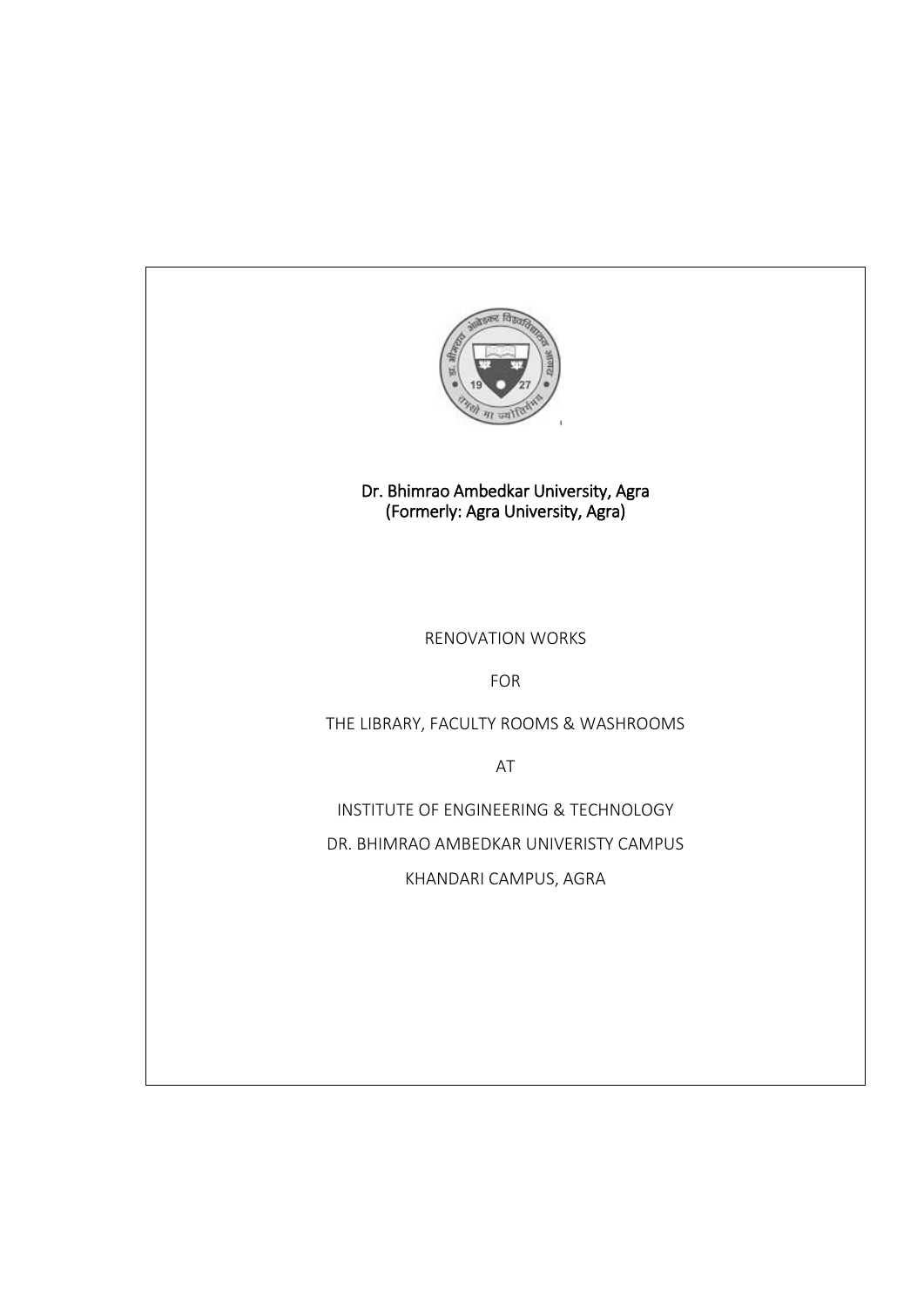#### Part – I (Technical Bid)

#### INSTITUTE OF ENGINEERING & TECHNOLOGY

#### DR. BHIMRAO AMBEDKAR UNIVERSITY KHANDARI CAMPUS, AGRA

#### NOTICE INVITING TENDER

Dr. Bhimrao Ambedkar University, Agra invites E-Tender bid in 2 parts i.e. Part - I (Technical Bid) & Part – II (Financial Bid) from reputed Construction Companies for the following work at Institute of Engineering & Technology, Dr. Bhimrao Ambedkar Univeristy, Khandari Campus, Agra :-

| Sl. No. | Work Details                | <b>Estimated Cost</b> |
|---------|-----------------------------|-----------------------|
|         | Renovation of Library       |                       |
|         | Renovation of Faculty Rooms |                       |
|         | Renovation of Washrooms     |                       |

For the purpose of the above criteria, similar works of comprehensive Buildings etc. and sanitary, plumbing, electrical & allied works carried out by bidder in Government / Semi-Governments / Undertakings / Autonomous / Statutory Bodies / Local Bodies, reputed Corporate Firm shall be considered for Technical & Financial Bids.

Following minimum documents should accompany along with the online bid offer for qualifying the eligibility criteria:

- 1. Basic information about the organizations set-up, year of establishment, names of Directors/Partners /Proprietor, designation, address, contact nos. etc.
- 2. Proof of experience justifying the qualifying criteria (i.e. Completion Certificate) and complete credential document duly attested.
- 3. Copies of valid Trade Licence from Local Statutory Authority, GST Registration No., Copy of PAN / TAN card, Copy of registration with other organization, Details of litigations, if any.
- 4. IT Returns for last three years ending March 31, 2016.
- 5. The tender documents issued to the bidders duly signed and sealed in each page along with all the above documents, Earnest Money deposit shall be put in a sealed envelope super scribing – Tender Notice no. and Technical Bid (Part – I).
- 6. Financial Bid (Part II) Tender of the bidders found eligible in Part I (Technical Bid) only will be opened.
- 7. Tender document can be downloaded from below mentioned websites : [http://www.etenders.up.nic.in](http://www.tenders.gov.in/)
- 8. An amount of Rs. 1,10,000/- (Rupees One Lac Ten Thousands Only) in the form of Pay Order / Demand Draft drawn in favour of "Finance Officer, Dr. Bhimrao Ambedkar University, Agra" payable at Agra placed in envelope super scribing 'EARNEST MONEY' should accompany Technical Bid.
- 9. Interested parties should submit their complete details within the stipulated time and date as mentioned in para 0.8. of Section – I electronically on the E-Tender Portal, using valid Digital Signature Certificates. The applicant should apply for the work as noted in the table, indicating name of the work, etc. Dr. Bhimrao Ambedkar University, Agra reserves the right to accept or reject any or all bids received, or terminate the entire process at any stage without assigning any reason whatsoever & without paying any compensation.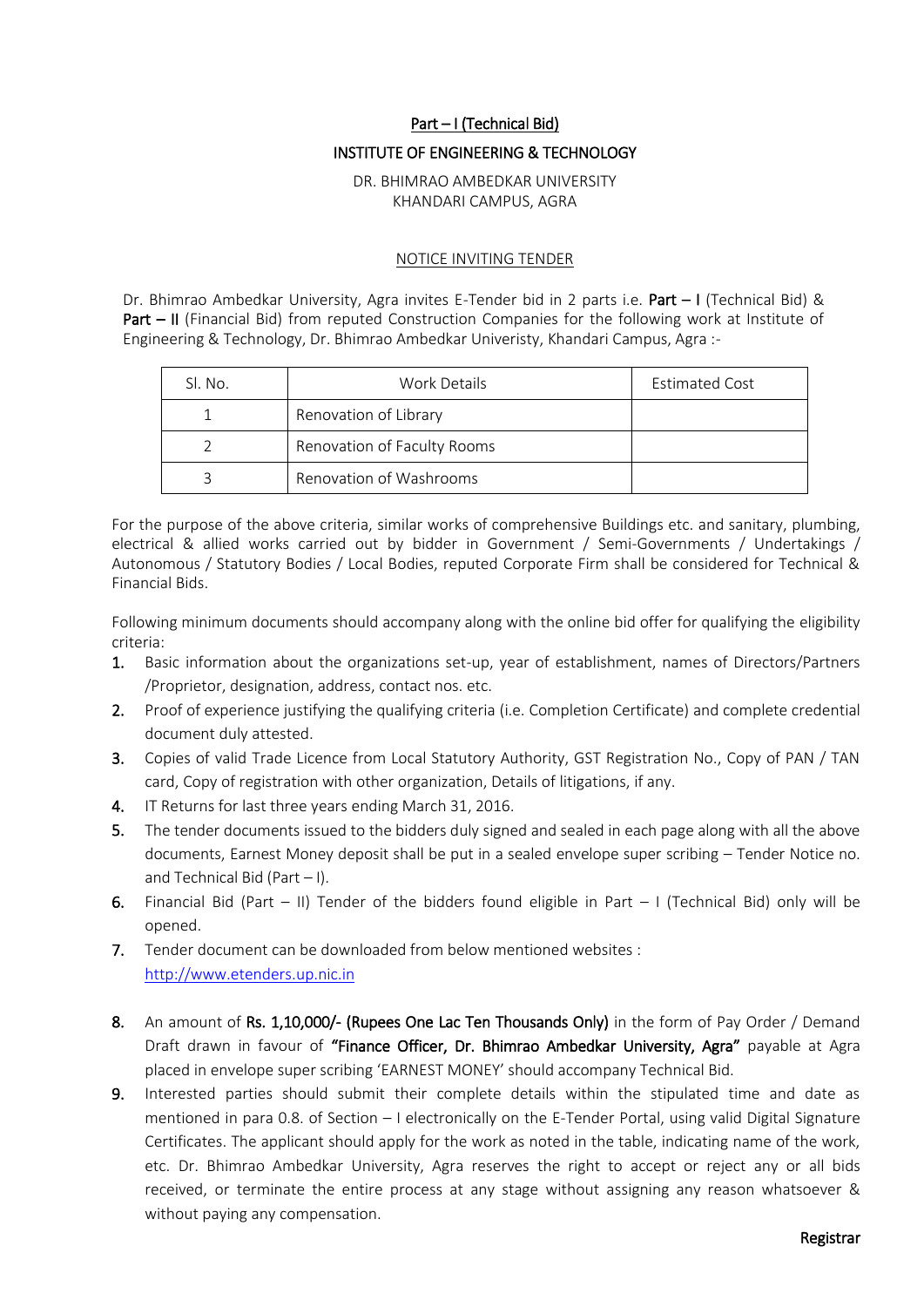### SECTION - I

### NOTICE OF INVITATION OF TENDER

Online bid in two parts on price bid basis are invited from bonafide, reputed and eligible Contractors for Renovation works for the Library, Faculty Rooms and Washrooms of the Institute of Engineering & Technology, Agra.

| 0.1 Name of Work                  | : Renovation works for the Library, Faculty Rooms and Washrooms                                                                                      |
|-----------------------------------|------------------------------------------------------------------------------------------------------------------------------------------------------|
| 0.2. Estimated Cost               | : Not Exceeding 60 (Sixty) Lakh                                                                                                                      |
| 0.3. Time of Completion           | : 90 days. The date of commencement shall be reckoned after 07<br>(Seventh) day from the date of Work Order issued to the<br>successful tenderer.    |
| 0.4. Earnest Money                | : Rs. 1,10,000/- by Demand Bank Draft / Pay Order drawn in favour<br>of "Finance Officer, Dr. Bhimrao Ambedkar University, Agra"<br>payable at Agra. |
| 0.5. Cost of Tender               | : Not Exceeding 60 (Sixty) Lackh                                                                                                                     |
| 0.6. Availability of Tender       | : Tender document is available from following website:-<br>http://www.etender.up.nic.in                                                              |
| 0.7. Tender to be<br>addressed to | : Registrar, Dr. Bhimrao Ambedkar University, Agra                                                                                                   |
| 0.8. Date and Place of            | : Registrar Office, Dr. Bhimrao Ambedkar University, Agra                                                                                            |
| 0.9. Opening of Part-I            | : 13 February 2019                                                                                                                                   |
| 0.10. Opening of Part-II          | $\colon$ -                                                                                                                                           |
| 0.11. Validity of tenders         | : 45 (Forty five) Days from the date of opening of tender.                                                                                           |
| 0.12 Inspection of site           | : Institute of Engineering & Technology, Khandari Campus, Agra                                                                                       |
| 0.13. Liquidated damages          | : @ 1% of order value per week                                                                                                                       |
| 0.14. Mode of submission          | : Online                                                                                                                                             |
| 0.15. Clarification, if any       | : Interested Bidder may request for query regarding any<br>technical<br>matter to the                                                                |
| $0.16.$ Taxes                     | : As per rules                                                                                                                                       |

<sup>0.17.</sup> The competent authority reserves the right to open and check the bid. The authority also reserves the right of accepting the whole or any part of the tender and the renderer shall be bound to perform the same at the rate quoted.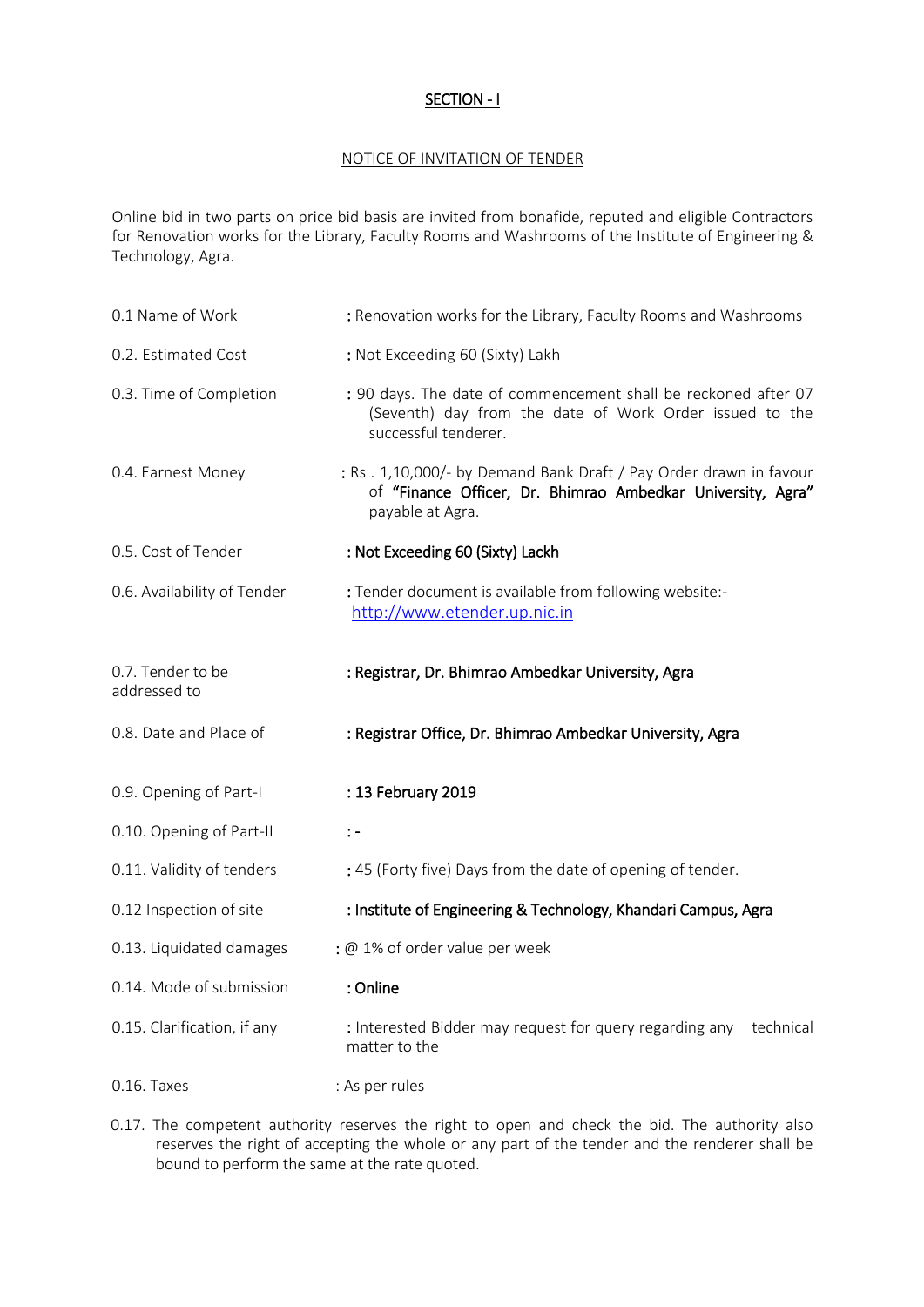# TENDER FORM

#### GENERAL INFORMATION

| 1.               | Name of Applicant / Company                                                                                                |  |
|------------------|----------------------------------------------------------------------------------------------------------------------------|--|
| 2.               | Address for correspondence                                                                                                 |  |
| 3.               | Contact Person:                                                                                                            |  |
|                  | Telephone                                                                                                                  |  |
|                  | Nos. Fax Nos.                                                                                                              |  |
|                  | Mobile                                                                                                                     |  |
| $\overline{4}$ . | Type of Organization:<br>An individual<br>a)                                                                               |  |
|                  | A proprietary firm<br>b)                                                                                                   |  |
|                  | c)<br>A firm in partnership<br>(Attach copy of Partnership)                                                                |  |
|                  | d)<br>A Limited Company<br>(Attach copy of Article of Association)                                                         |  |
|                  | e)<br>Any other (mention the type)                                                                                         |  |
| 5.               | Place and Year of Incorporation                                                                                            |  |
| 6.               | of<br>Proprietor / Director / Partners<br>Name<br>in the organization and their status along with their<br>qualifications. |  |
| 7.               | PAN No.                                                                                                                    |  |
| 8.               | GST No.                                                                                                                    |  |
| 9.               | Registration (Attached Copy)                                                                                               |  |
| 10.              | Documents in support of the turn over for past 3<br>(three) years up to 31 <sup>st</sup> March 2016.                       |  |
| 11.              | Any other Information                                                                                                      |  |

[SIGNATURE OF APPLICANT]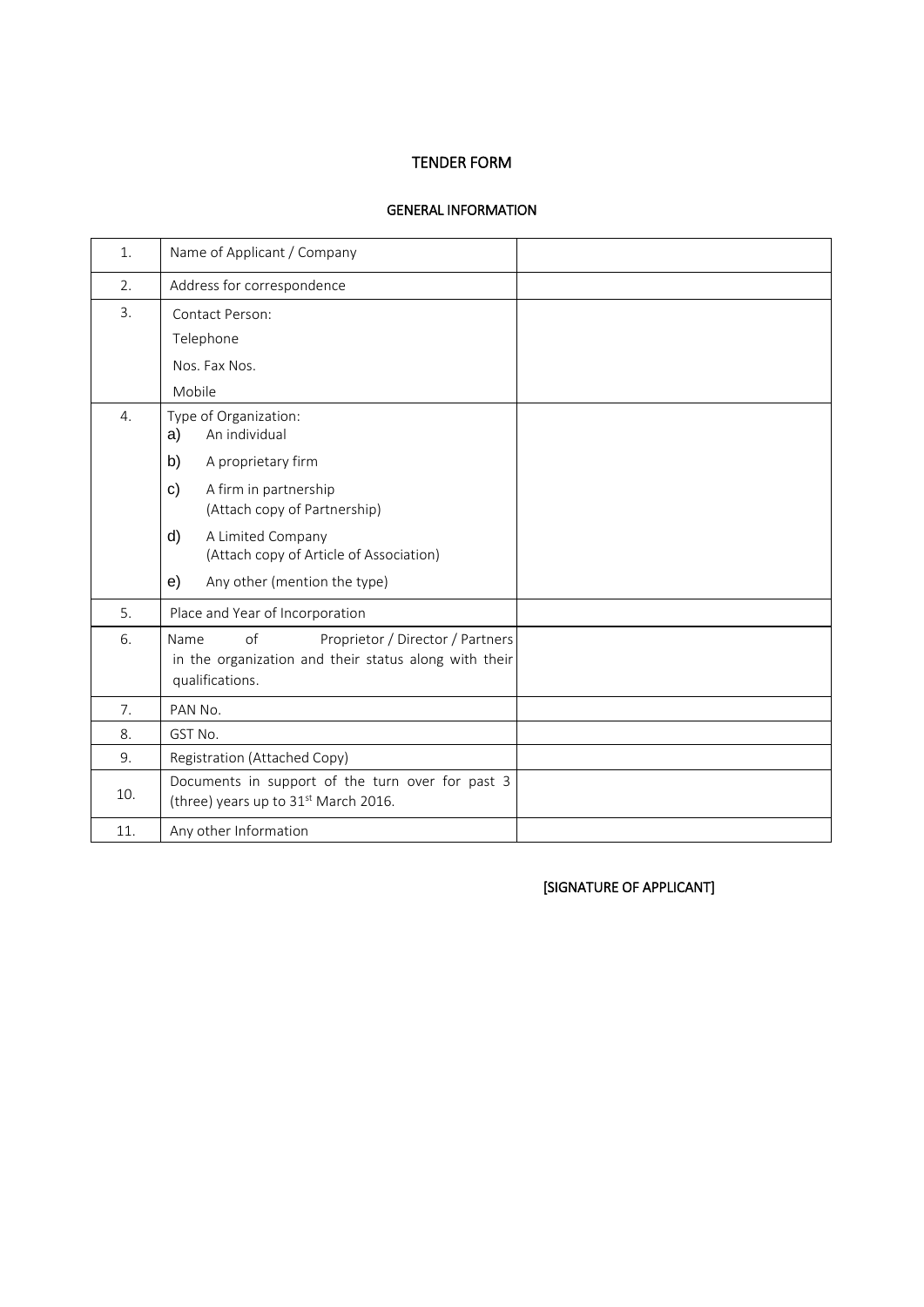### Annexure-I DBRAU's Terms and conditions of Bid:

Name of the work: Renovation of the Library, Faculty Rooms, Classrooms and Toilets of IET.

### 1. Rate / Price

- a) The unit rate to be quoted shall be unit rate and shall remain firm without the price variation clause. The bidders should not claim for any price variation / escalation.
- b) The bid submitted with a price variation/escalation clause will be treated as nonresponsive and rejected.
- c) Bid/rates quoted by the bidder shall remain valid for 45 days from the date of opening of tenders for the purpose of acceptance and award of work; validity beyond 45 days from the date of opening shall be by mutual consent. No price variation/cost escalation is accepted.
- d) The rates quoted by the bidder should be inclusive of all the tax applicable, levies, excise duties, transit, insurance and freight and any other statutory levies etc.
- e) The Income Tax and any other taxes or charges as applicable will be deducted at source by the DBRAU from the successful bidder while making the payment.
- f) The price quoted by the bidder shall remain firm during the entire period of contract and shall not be subject to variation on any account.
- g) The bidder should quote the rate as specified in the scope of work. The bids submitted other than in the specified scope of work at Annexure-II shall be summarily rejected.

# 2. Execution of work:

- a) Time period of completion: The successful bidder shall execute and complete the work as per specification/Scope of work mentioned in Annexure-II to the satisfaction of the Officer-in-charge within a period of 90 days from the date of award of work.
- b) The successful bidder to whom the work is awarded shall have to execute the work as per the work order AND the terms & conditions of this tender document.
- c) The DBRAU is not responsible for the breakage/damage of any goods during the Signature with Tenderer Company seal transit. In that case, it is the responsibility of the firm/contractor to whom the work has been awarded.
- d) No extra cost shall be given for transportation; cost of labourers, insurance etc., as the rates quoted is all inclusive price.
- e) The contractor shall have to bring all the supporting materials for carrying out the above work.
- f) The EMD will be released after a month from the date of submission of the performance guarantee.

# 3. Variation in quantity / scope of work:

The quantity mentioned in the scope of work is approximate. The DBRAU reserves the right at the time of award/execution of the contract to vary the quantity specified in the scope of work without any change in the unit rate. However, the payment will be made as per the actuals.

# 4. Security Deposit & Performance Guarantee

- a) On acceptance of the award of contract, the successful bidder is required to submit the prescribed Performance Guarantee of 5% of the value of work order, within 10 days of intimation of acceptance of the award of contract for due and proper fulfilment of contract valid till the completion of the work to the satisfaction of the Officer-in-Charge.
- b) The Performance Guarantee shall be by way of Bank Guarantee from any nationalised bank in the prescribed format (Annexure-4) to be provided to the DBRAU .
- c) In case, the successful bidder is called upon to deposit the Performance Guarantee and if the successful bidder fail to furnish the same within the prescribed period, such failure will constitute a breach of the conditions and the DBRAUshall be entitled to forfeit the EMD without prejudice to any other right to damage that the company may have in the matter.
- d) The Contractor shall also submit a bank guarantee for 5% of the bill amount towards security deposit. The bank guarantee shall be from a nationalised bank and shall be valid for a period of 12 months from the date of completion of the work to the full satisfaction of the DBRAU . The same shall be released by the DBRAUafter the expiry of the guarantee period.